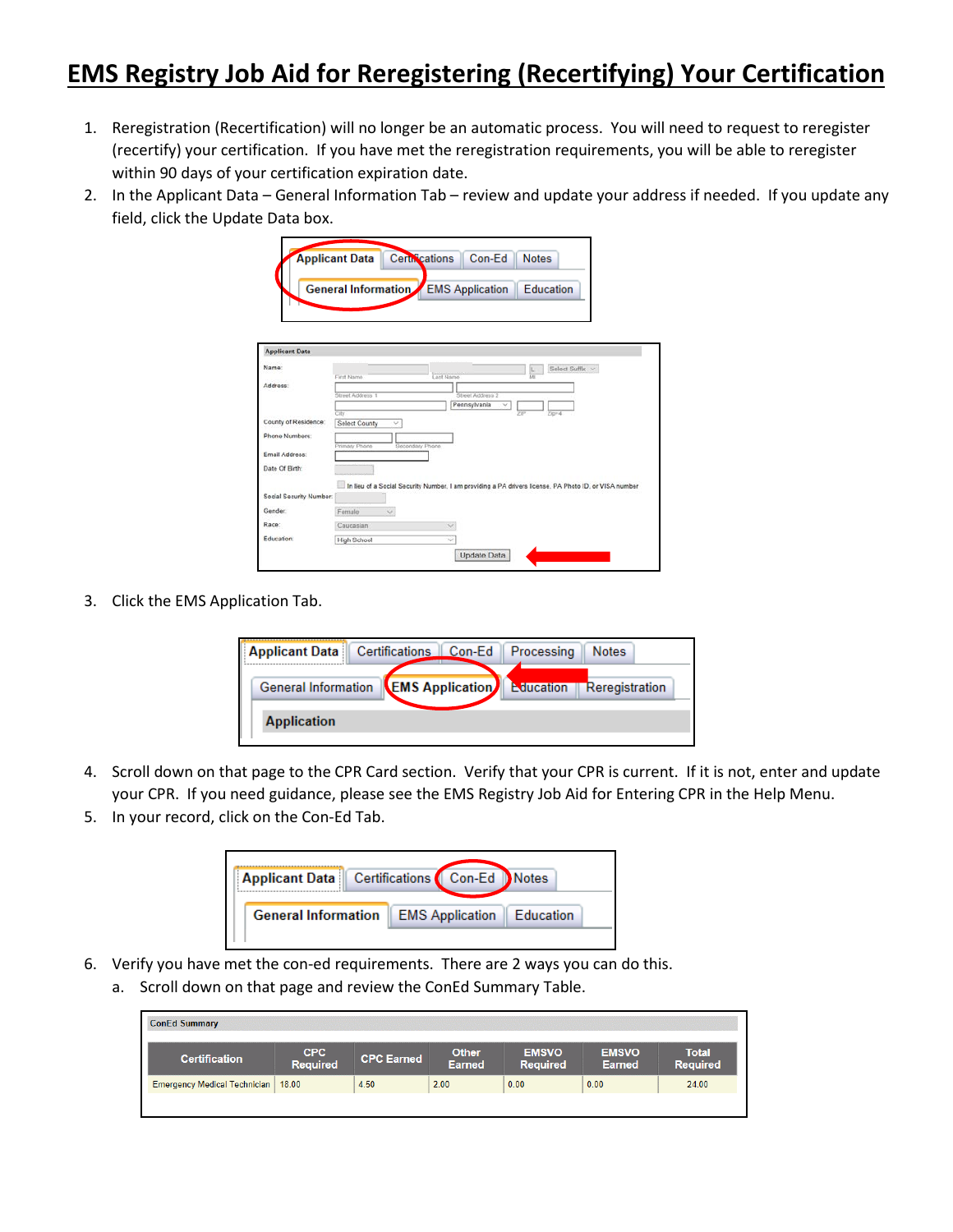b. Click on the "Print Status Report" gray button. This will be a pop-up, so your computer needs to allow popups. The Status Report will appear and you can review your con-ed.

| Certifications<br>Con-Ed<br><b>Applicant Data</b><br><b>Notes</b>                                                                                                         |
|---------------------------------------------------------------------------------------------------------------------------------------------------------------------------|
| Information for Continuing Education Classes being offered can be found by accessing the Education menu at the top<br>of the screen and clicking on "Course/Class Search" |
| <b>EMS Practitioner Status Report</b>                                                                                                                                     |
| <b>Select Period:</b>                                                                                                                                                     |
| current Period<br><b>Lest Period</b><br><b>Date Range</b><br><b>Print Status Report</b>                                                                                   |

7. If any of your credits are missing:

If any of your CE credits are missing from this list, FIRST contact the CE sponsor who provided the program to find out if the CE materials were submitted to the regional EMS council and on what date that submission occured. Allow 2-3 weeks from the date of submission to the regional EMS for CE credit processing.

8. If you have met the requirements, click on the Applicant Data Tab.



9. Scroll to the bottom of that page to Manage My Certifications. Select Reregistration.

| <b>Manage My Certifications</b>             |  |
|---------------------------------------------|--|
| <b>Select</b>                               |  |
| Add-on                                      |  |
| <b>COLLEGE DE STATE</b>                     |  |
| Reregistration                              |  |
| <b>Mintery AvillStatement</b>               |  |
| <b>Certification by Endorsement Upgrade</b> |  |
| <b>Update Criminal And Discipline</b>       |  |
| Upgrade using professional license          |  |
| Upgrade Via Certification Class             |  |

10. The Reregistration Tab will appear. If you have met the requirements, you will be able to click "Select" and then click "Begin Reregistration." If you see a message that says you do not meet the requirements to recertify, review your certification expiration date and review your CPR and Con-Ed credits.

| General Information   EMS Application   Education | Reregistration                                         |                       |               |
|---------------------------------------------------|--------------------------------------------------------|-----------------------|---------------|
|                                                   | TOTAL MANDOLD CHARGED TO CONDITION OF WASHINGTON       |                       |               |
|                                                   | Select all certifications that you want to reregister. |                       |               |
| <b>Meet</b><br>Requirements                       | <b>Certification Report</b>                            | <b>ExpirationDate</b> | <b>Select</b> |
| pég.                                              | Emergency Medical Technician                           | 12/31/2017            | ₻             |

11. Another screen will appear. Read and answer the Criminal History/Disciplinary Action questions. Check the box to apply for reregistration. Click Recertify.